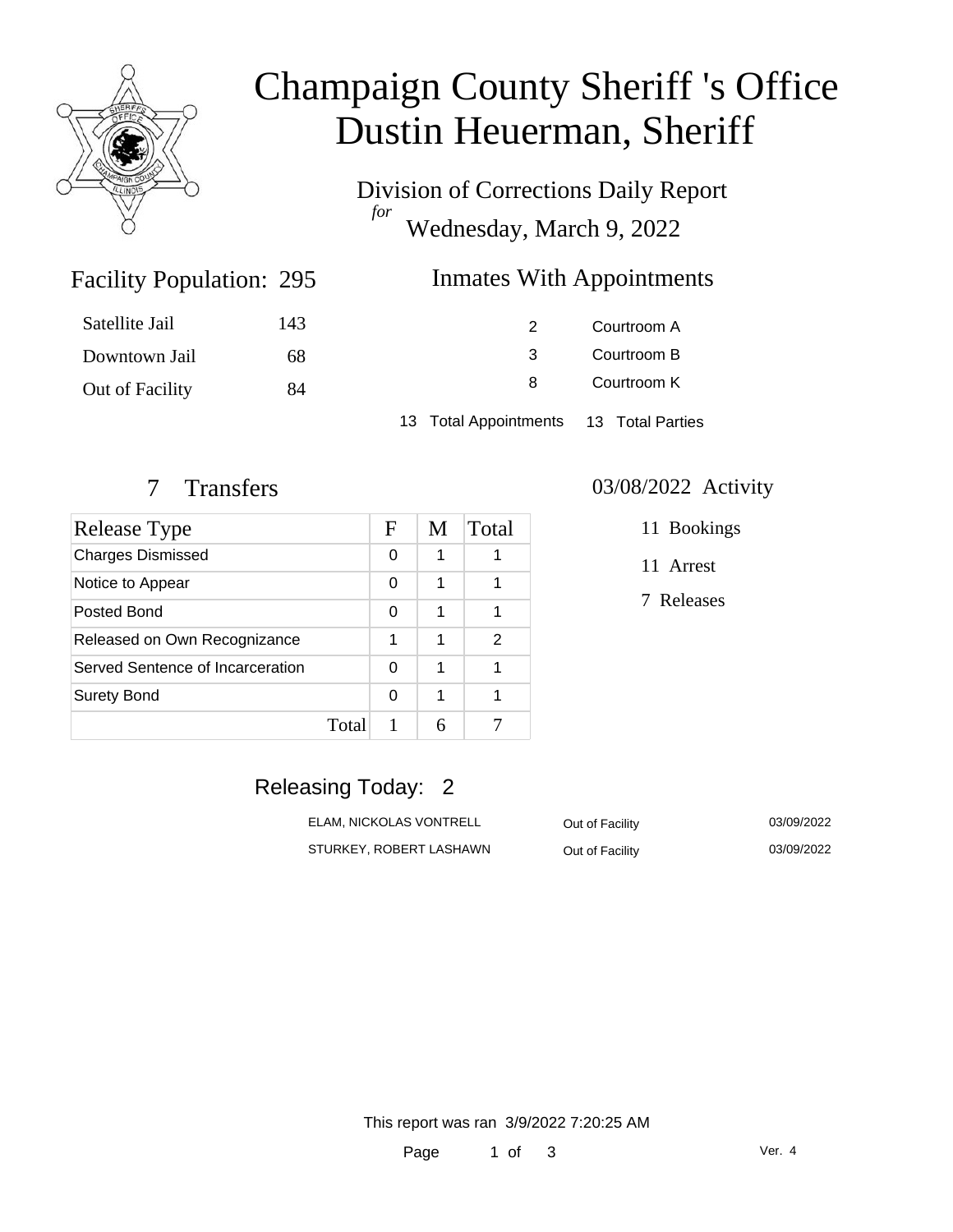

# Champaign County Sheriff 's Office Dustin Heuerman, Sheriff

Division of Corrections Daily Report *for* Wednesday, March 9, 2022

#### Custody Status Count

- Electronic Home Dentention 15
	- Felony Arraignment 9
	- Felony Pre-Sentence 7
		- Felony Pre-Trial 212
	- Felony Pre-Trial DUI 4
	- Felony Sentenced CCSO 5
	- Felony Sentenced IDOC 29
		- Hold Other 1
	- Misdemeanor Arraignment 4
		- Misdemeanor Pre-Trial 4
			- Petition to Revoke 1
			- Remanded to DHS 4
				- Total 295

This report was ran 3/9/2022 7:20:25 AM